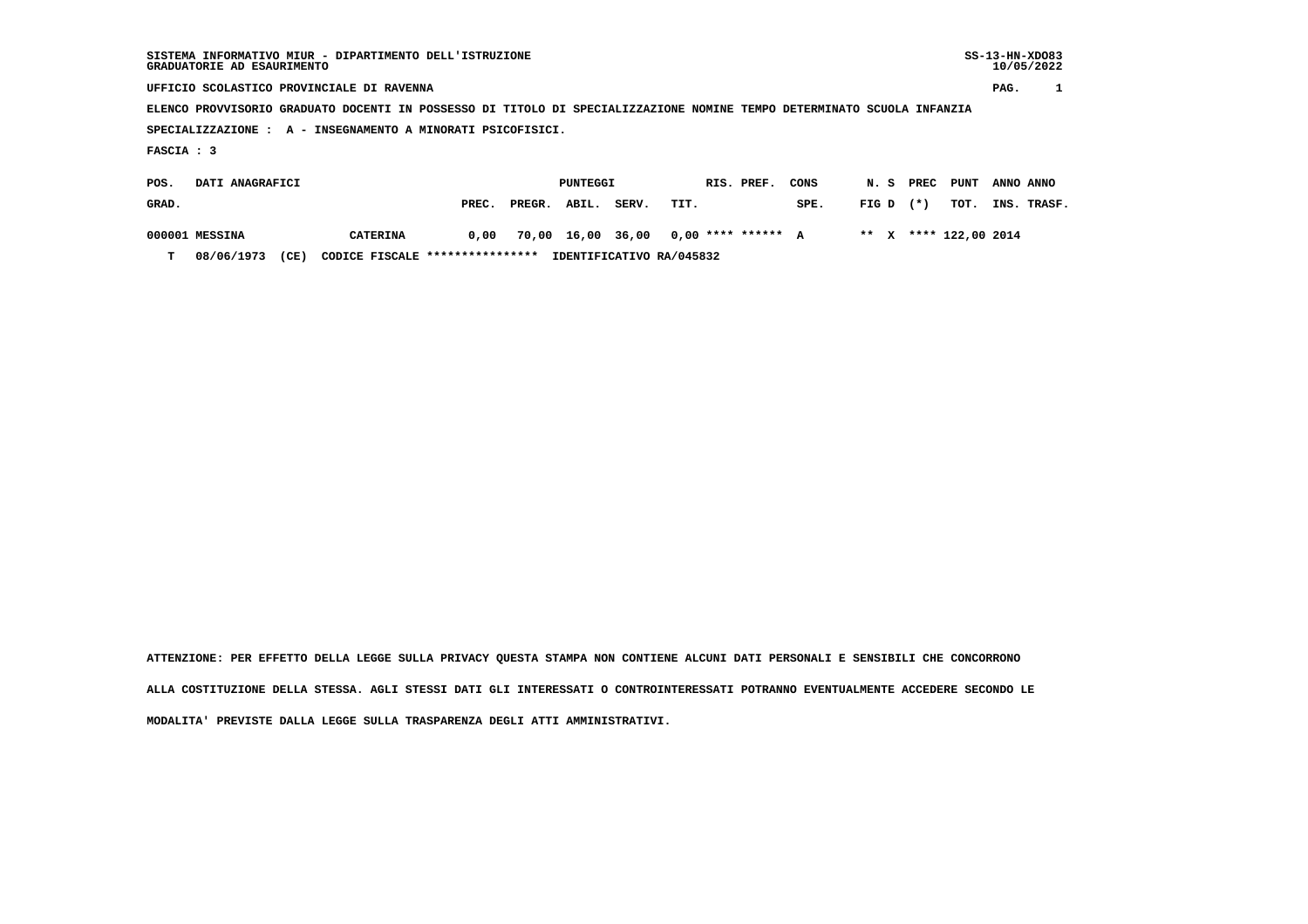| SISTEMA INFORMATIVO MIUR - DIPARTIMENTO DELL'ISTRUZIONE<br>GRADUATORIE AD ESAURIMENTO                                  |                                           |        |                 |       |      |  |                      |      |       |  |       |                  | $SS-13-HN-XDO83$<br>10/05/2022 |             |
|------------------------------------------------------------------------------------------------------------------------|-------------------------------------------|--------|-----------------|-------|------|--|----------------------|------|-------|--|-------|------------------|--------------------------------|-------------|
|                                                                                                                        | UFFICIO SCOLASTICO PROVINCIALE DI RAVENNA |        |                 |       |      |  |                      |      |       |  |       | PAG.             | 2                              |             |
| ELENCO PROVVISORIO GRADUATO DOCENTI IN POSSESSO DI TITOLO DI SPECIALIZZAZIONE NOMINE TEMPO DETERMINATO SCUOLA INFANZIA |                                           |        |                 |       |      |  |                      |      |       |  |       |                  |                                |             |
| SPECIALIZZAZIONE : A - INSEGNAMENTO A MINORATI PSICOFISICI.                                                            |                                           |        |                 |       |      |  |                      |      |       |  |       |                  |                                |             |
| FASCIA : 4                                                                                                             |                                           |        |                 |       |      |  |                      |      |       |  |       |                  |                                |             |
| DATI ANAGRAFICI<br>POS.                                                                                                |                                           |        | <b>PUNTEGGI</b> |       |      |  | RIS. PREF.           | CONS | N. S  |  | PREC  | PUNT             | ANNO ANNO                      |             |
| GRAD.                                                                                                                  | PREC.                                     | PREGR. | ABIL.           | SERV. | TIT. |  |                      | SPE. | FIG D |  | $(*)$ | TOT.             |                                | INS. TRASF. |
| 000002 BORDINI<br><b>CHIARA</b>                                                                                        | 0,00                                      | 96,00  | 42,00           | 0,00  |      |  | $0.00$ **** ****** A |      | ** X  |  |       | **** 138,00 2012 |                                |             |

 **06/06/1986 (BO) CODICE FISCALE \*\*\*\*\*\*\*\*\*\*\*\*\*\*\*\* IDENTIFICATIVO RA/026882**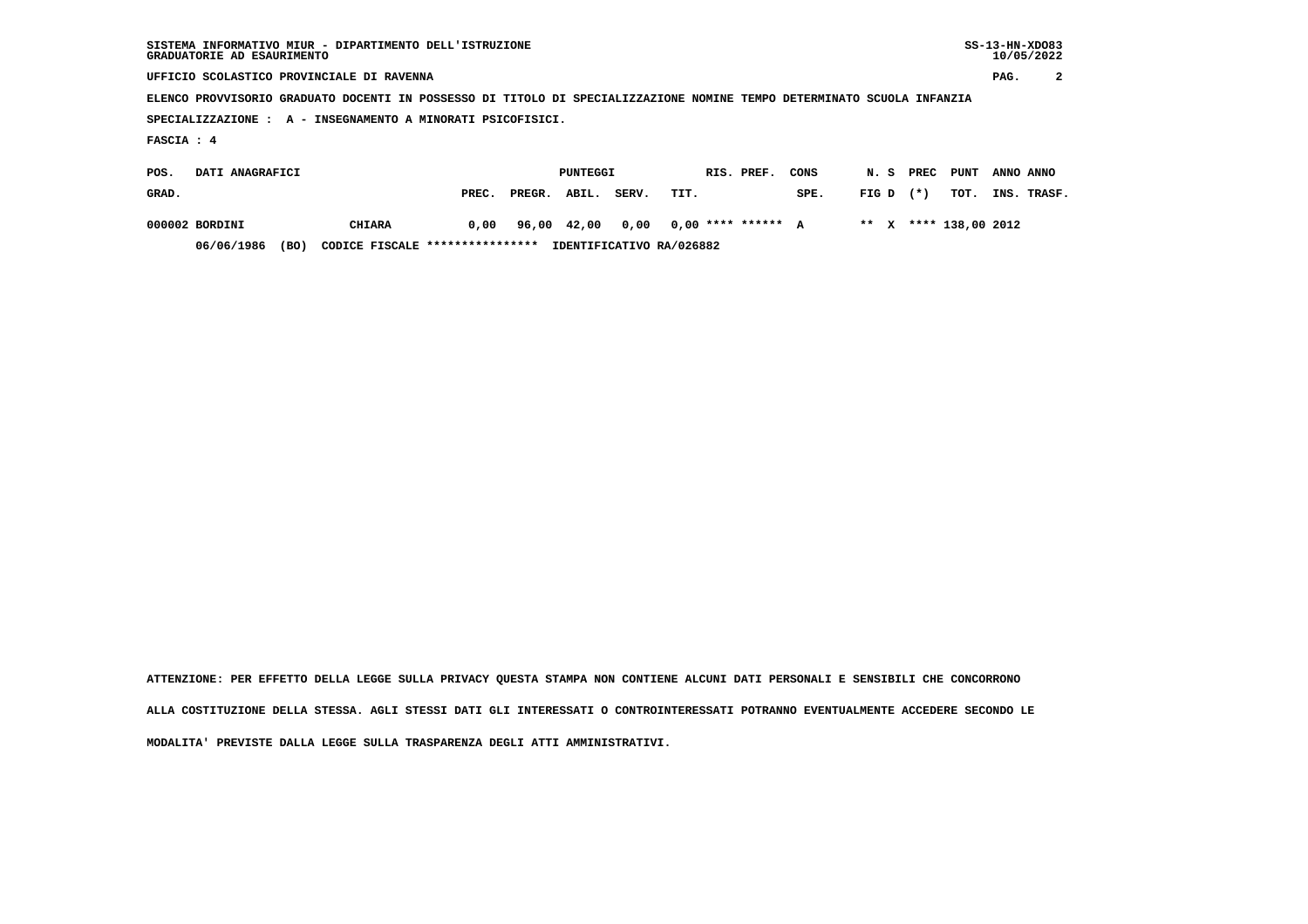| SISTEMA INFORMATIVO MIUR - DIPARTIMENTO DELL'ISTRUZIONE<br>GRADUATORIE AD ESAURIMENTO                                  |                                           |        |          |       |      |  |                      |      |       |  |       |                  | $SS-13-HN-XDO83$<br>10/05/2022 |             |
|------------------------------------------------------------------------------------------------------------------------|-------------------------------------------|--------|----------|-------|------|--|----------------------|------|-------|--|-------|------------------|--------------------------------|-------------|
|                                                                                                                        | UFFICIO SCOLASTICO PROVINCIALE DI RAVENNA |        |          |       |      |  |                      |      |       |  |       |                  | PAG.                           |             |
| ELENCO PROVVISORIO GRADUATO DOCENTI IN POSSESSO DI TITOLO DI SPECIALIZZAZIONE NOMINE TEMPO DETERMINATO SCUOLA INFANZIA |                                           |        |          |       |      |  |                      |      |       |  |       |                  |                                |             |
| B - INSEGNAMENTO A MINORATI DELLA VISTA.<br>SPECIALIZZAZIONE:                                                          |                                           |        |          |       |      |  |                      |      |       |  |       |                  |                                |             |
| FASCIA : 3                                                                                                             |                                           |        |          |       |      |  |                      |      |       |  |       |                  |                                |             |
| POS.<br>DATI ANAGRAFICI                                                                                                |                                           |        | PUNTEGGI |       |      |  | RIS. PREF.           | CONS | N.S   |  | PREC  | <b>PUNT</b>      | ANNO ANNO                      |             |
| GRAD.                                                                                                                  | PREC.                                     | PREGR. | ABIL.    | SERV. | TIT. |  |                      | SPE. | FIG D |  | $(*)$ | TOT.             |                                | INS. TRASF. |
| 000001 MESSINA<br><b>CATERINA</b>                                                                                      | 0,00                                      | 70,00  | 16,00    | 36,00 |      |  | $0.00$ **** ****** A |      | ** X  |  |       | **** 122,00 2014 |                                |             |

 **T 08/06/1973 (CE) CODICE FISCALE \*\*\*\*\*\*\*\*\*\*\*\*\*\*\*\* IDENTIFICATIVO RA/045832**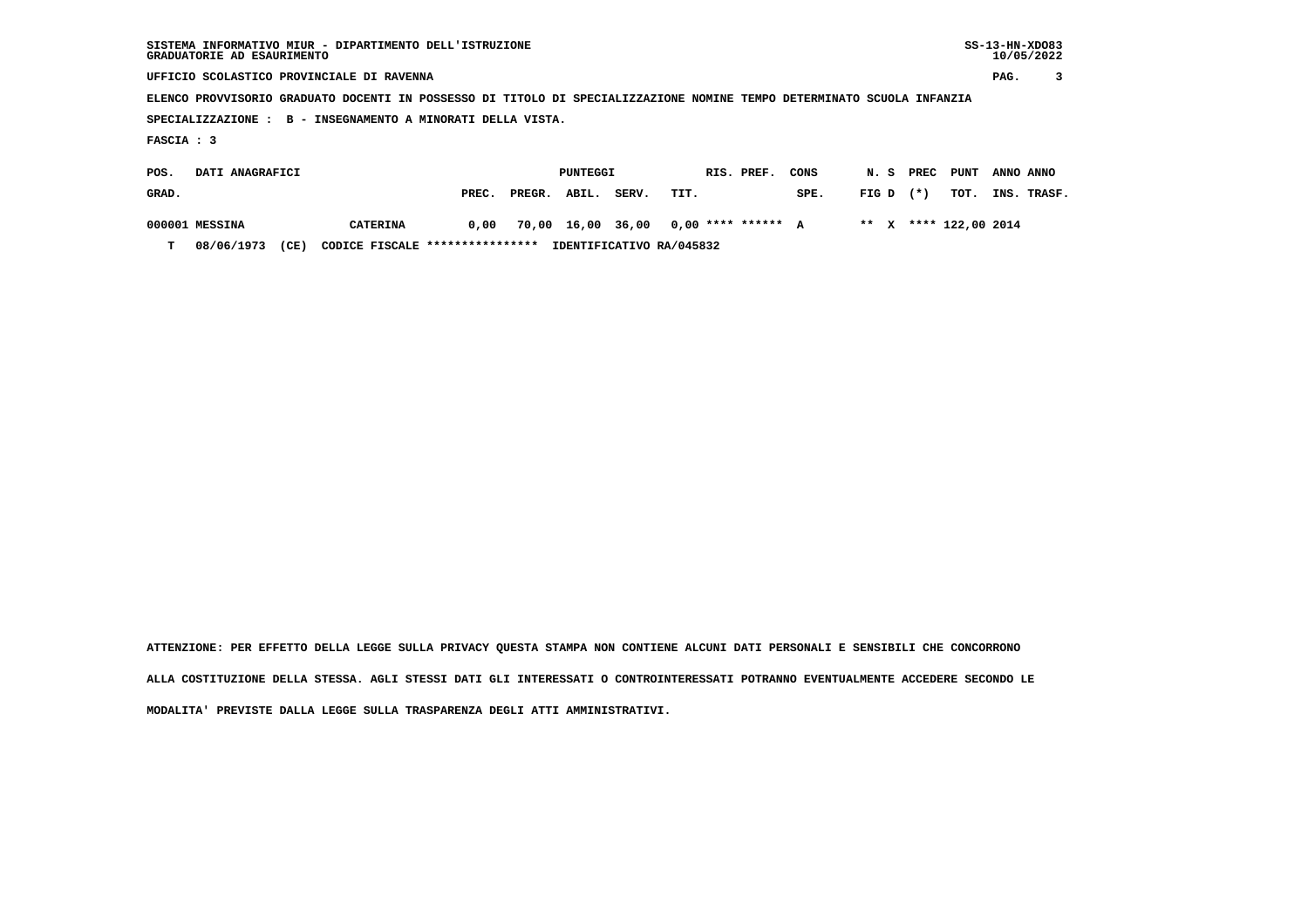| SISTEMA INFORMATIVO MIUR - DIPARTIMENTO DELL'ISTRUZIONE<br>GRADUATORIE AD ESAURIMENTO                                  |       |        |          |       |      |  |                      |      |       |  |       |                  | $SS-13-HN-XDO83$<br>10/05/2022 |             |  |
|------------------------------------------------------------------------------------------------------------------------|-------|--------|----------|-------|------|--|----------------------|------|-------|--|-------|------------------|--------------------------------|-------------|--|
| UFFICIO SCOLASTICO PROVINCIALE DI RAVENNA                                                                              |       |        |          |       |      |  |                      |      |       |  |       |                  | PAG.                           | 4           |  |
| ELENCO PROVVISORIO GRADUATO DOCENTI IN POSSESSO DI TITOLO DI SPECIALIZZAZIONE NOMINE TEMPO DETERMINATO SCUOLA INFANZIA |       |        |          |       |      |  |                      |      |       |  |       |                  |                                |             |  |
| B - INSEGNAMENTO A MINORATI DELLA VISTA.<br>SPECIALIZZAZIONE :                                                         |       |        |          |       |      |  |                      |      |       |  |       |                  |                                |             |  |
| FASCIA : 4                                                                                                             |       |        |          |       |      |  |                      |      |       |  |       |                  |                                |             |  |
| DATI ANAGRAFICI<br>POS.                                                                                                |       |        | PUNTEGGI |       |      |  | RIS. PREF.           | CONS | N.S   |  | PREC  | PUNT             | ANNO ANNO                      |             |  |
| GRAD.                                                                                                                  | PREC. | PREGR. | ABIL.    | SERV. | TIT. |  |                      | SPE. | FIG D |  | $(*)$ | TOT.             |                                | INS. TRASF. |  |
| 000002 BORDINI<br><b>CHIARA</b>                                                                                        | 0,00  | 96,00  | 42,00    | 0,00  |      |  | $0.00$ **** ****** A |      | ** X  |  |       | **** 138,00 2012 |                                |             |  |

 **06/06/1986 (BO) CODICE FISCALE \*\*\*\*\*\*\*\*\*\*\*\*\*\*\*\* IDENTIFICATIVO RA/026882**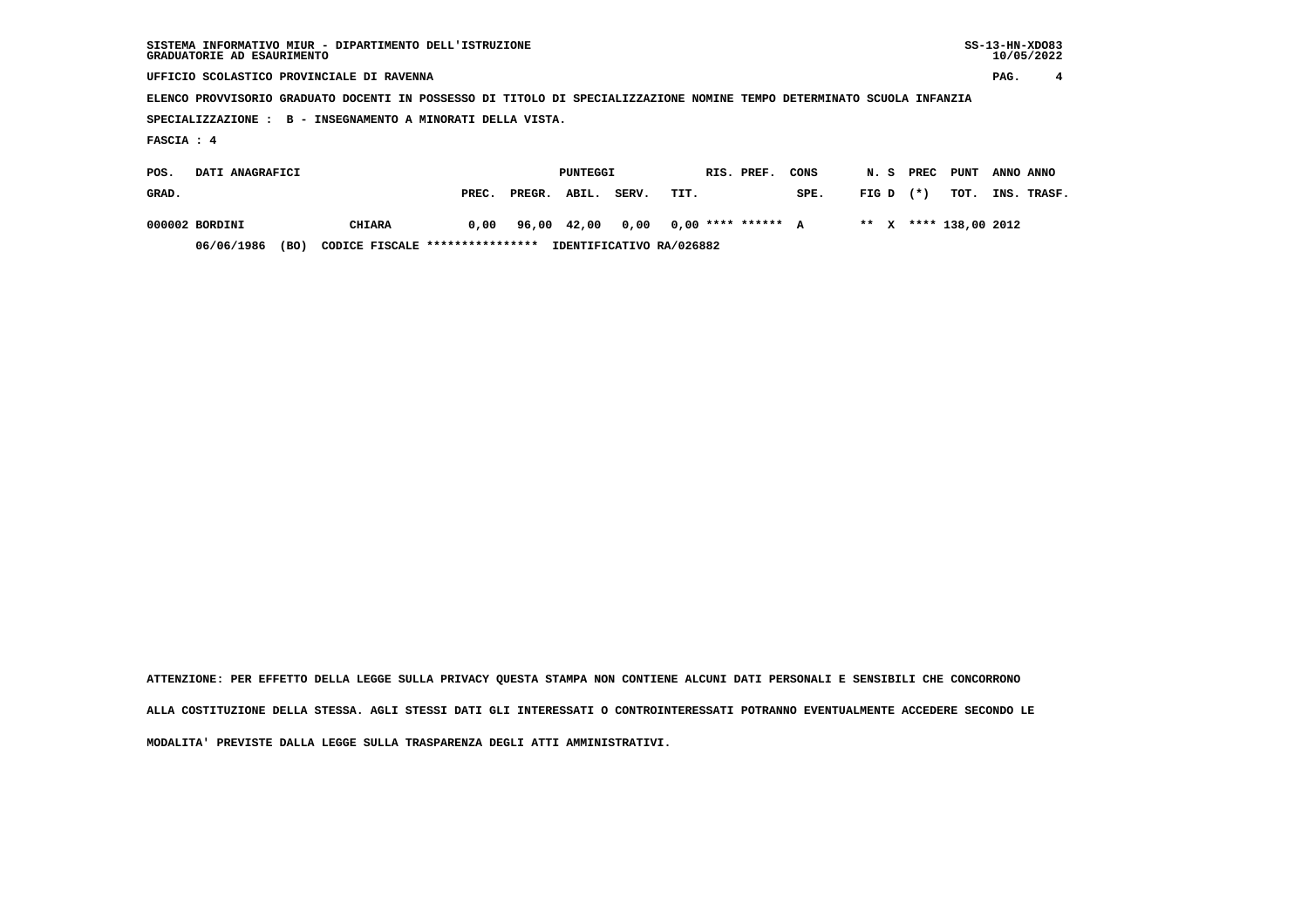| SISTEMA INFORMATIVO MIUR - DIPARTIMENTO DELL'ISTRUZIONE<br>GRADUATORIE AD ESAURIMENTO                                  |                                           |        |                 |       |      |  |                      |      |       |  |       |                  | $SS-13-HN-XDO83$<br>10/05/2022 |             |
|------------------------------------------------------------------------------------------------------------------------|-------------------------------------------|--------|-----------------|-------|------|--|----------------------|------|-------|--|-------|------------------|--------------------------------|-------------|
|                                                                                                                        | UFFICIO SCOLASTICO PROVINCIALE DI RAVENNA |        |                 |       |      |  |                      |      |       |  |       |                  | PAG.                           |             |
| ELENCO PROVVISORIO GRADUATO DOCENTI IN POSSESSO DI TITOLO DI SPECIALIZZAZIONE NOMINE TEMPO DETERMINATO SCUOLA INFANZIA |                                           |        |                 |       |      |  |                      |      |       |  |       |                  |                                |             |
| SPECIALIZZAZIONE : C - INSEGNAMENTO A MINORATI DELL'UDITO.                                                             |                                           |        |                 |       |      |  |                      |      |       |  |       |                  |                                |             |
| FASCIA : 3                                                                                                             |                                           |        |                 |       |      |  |                      |      |       |  |       |                  |                                |             |
| DATI ANAGRAFICI<br>POS.                                                                                                |                                           |        | <b>PUNTEGGI</b> |       |      |  | RIS. PREF.           | CONS | N. S  |  | PREC  | PUNT             | ANNO ANNO                      |             |
| GRAD.                                                                                                                  | PREC.                                     | PREGR. | ABIL.           | SERV. | TIT. |  |                      | SPE. | FIG D |  | $(*)$ | TOT.             |                                | INS. TRASF. |
| 000001 MESSINA<br><b>CATERINA</b>                                                                                      | 0,00                                      |        | 70,00 16,00     | 36,00 |      |  | $0.00$ **** ****** A |      | ** X  |  |       | **** 122,00 2014 |                                |             |

 **T 08/06/1973 (CE) CODICE FISCALE \*\*\*\*\*\*\*\*\*\*\*\*\*\*\*\* IDENTIFICATIVO RA/045832**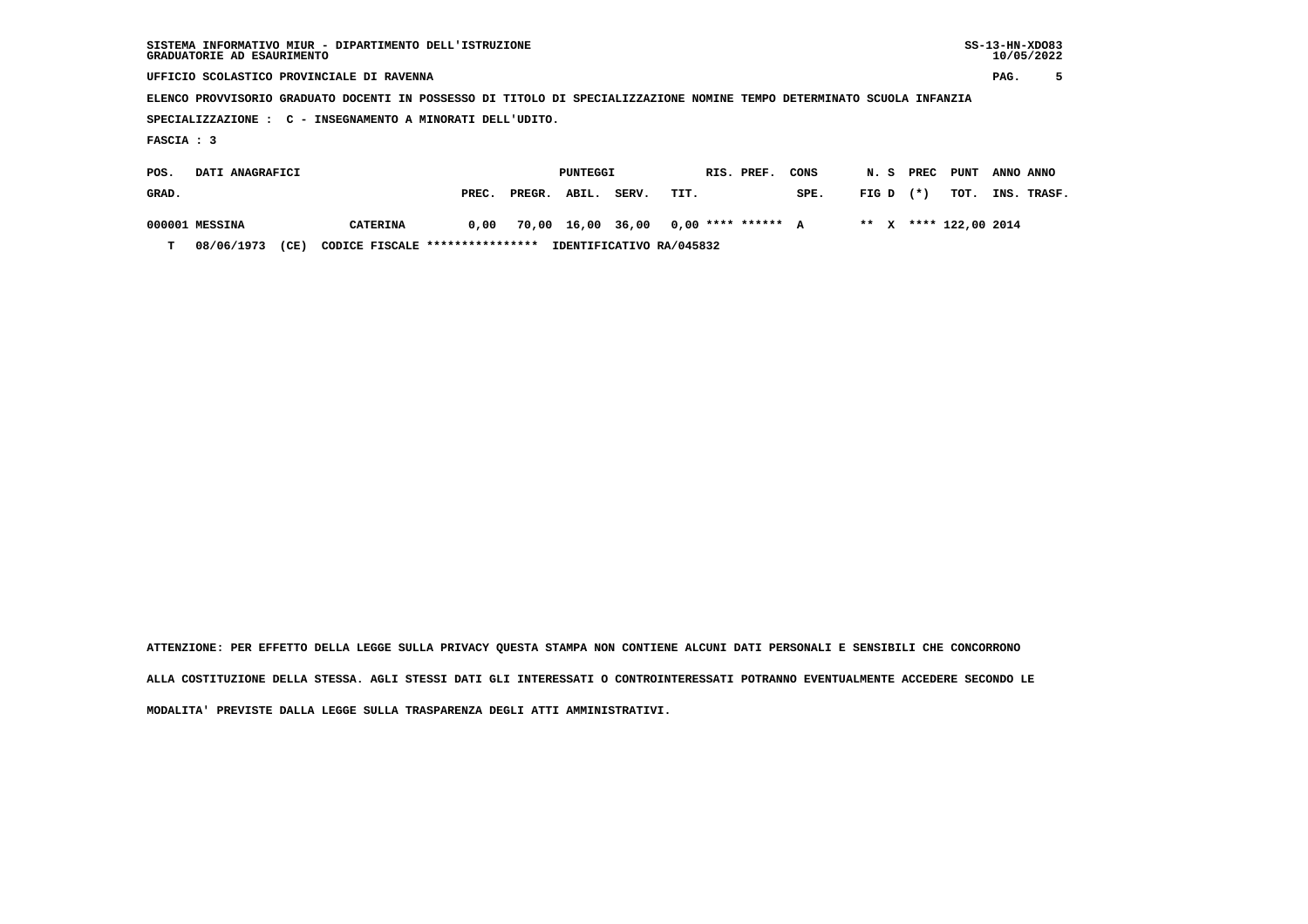| SISTEMA INFORMATIVO MIUR - DIPARTIMENTO DELL'ISTRUZIONE<br>GRADUATORIE AD ESAURIMENTO                                  |                                           |        |                 |       |      |  |                      |      |       |  |       |                  | $SS-13-HN-XDO83$<br>10/05/2022 |             |
|------------------------------------------------------------------------------------------------------------------------|-------------------------------------------|--------|-----------------|-------|------|--|----------------------|------|-------|--|-------|------------------|--------------------------------|-------------|
|                                                                                                                        | UFFICIO SCOLASTICO PROVINCIALE DI RAVENNA |        |                 |       |      |  |                      |      |       |  |       |                  | PAG.                           | 6           |
| ELENCO PROVVISORIO GRADUATO DOCENTI IN POSSESSO DI TITOLO DI SPECIALIZZAZIONE NOMINE TEMPO DETERMINATO SCUOLA INFANZIA |                                           |        |                 |       |      |  |                      |      |       |  |       |                  |                                |             |
| SPECIALIZZAZIONE : C - INSEGNAMENTO A MINORATI DELL'UDITO.                                                             |                                           |        |                 |       |      |  |                      |      |       |  |       |                  |                                |             |
| FASCIA : 4                                                                                                             |                                           |        |                 |       |      |  |                      |      |       |  |       |                  |                                |             |
| DATI ANAGRAFICI<br>POS.                                                                                                |                                           |        | <b>PUNTEGGI</b> |       |      |  | RIS. PREF.           | CONS | N. S  |  | PREC  | PUNT             |                                | ANNO ANNO   |
| GRAD.                                                                                                                  | PREC.                                     | PREGR. | ABIL.           | SERV. | TIT. |  |                      | SPE. | FIG D |  | $(*)$ | TOT.             |                                | INS. TRASF. |
| 000002 BORDINI<br><b>CHIARA</b>                                                                                        | 0,00                                      | 96,00  | 42,00           | 0,00  |      |  | $0.00$ **** ****** A |      | ** X  |  |       | **** 138,00 2012 |                                |             |

 **06/06/1986 (BO) CODICE FISCALE \*\*\*\*\*\*\*\*\*\*\*\*\*\*\*\* IDENTIFICATIVO RA/026882**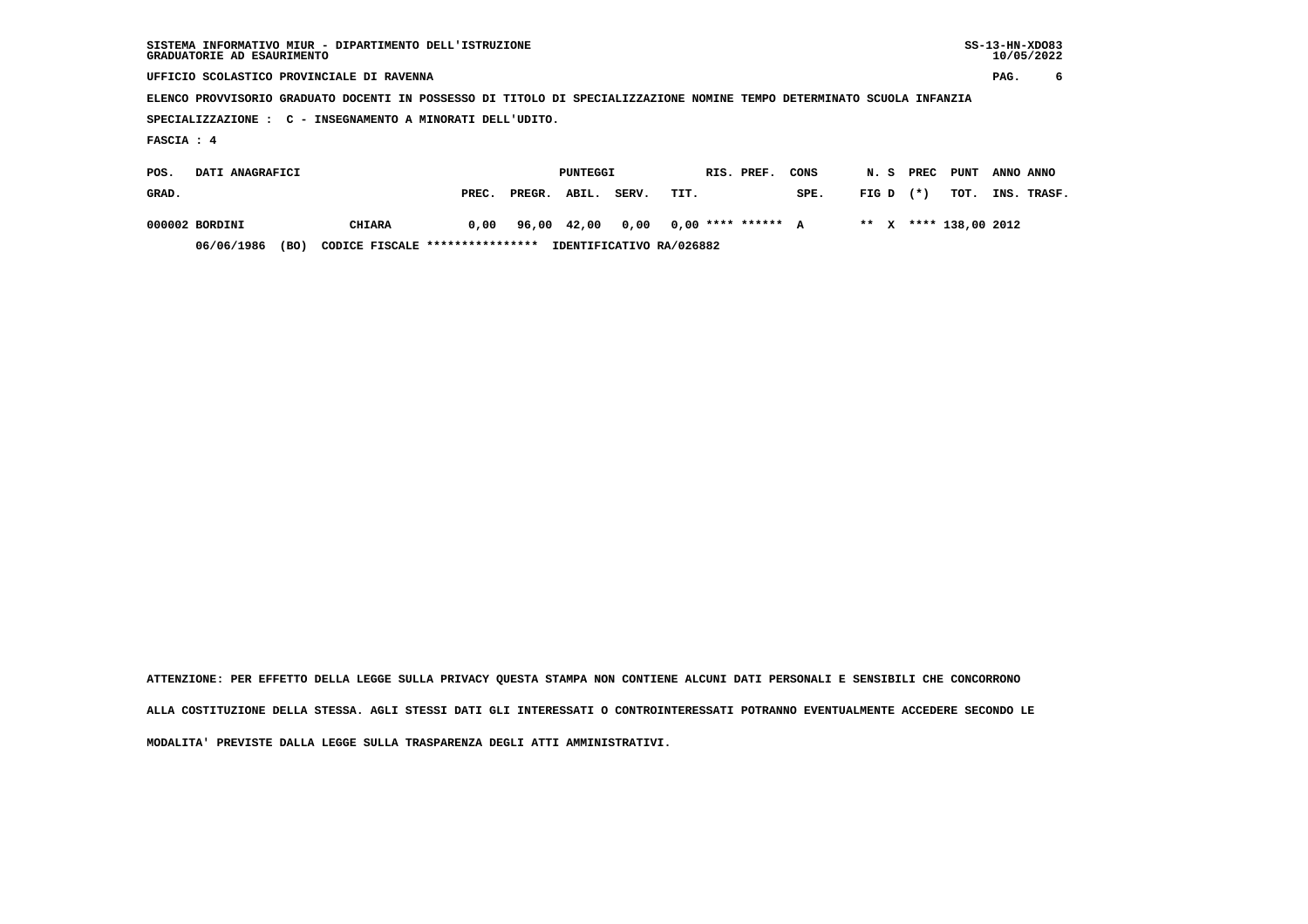**UFFICIO SCOLASTICO PROVINCIALE DI RAVENNA PAG. 7**

 **ELENCO PROVVISORIO GRADUATO DOCENTI IN POSSESSO DI TITOLO DI SPECIALIZZAZIONE NOMINE TEMPO DETERMINATO SCUOLA INFANZIA**

 **SPECIALIZZAZIONE : E - INSEGNAMENTO A INDIRIZZO DIFFERENZIATO MONTESSORI.**

 **NON CI SONO ASPIRANTI DA STAMPARE**